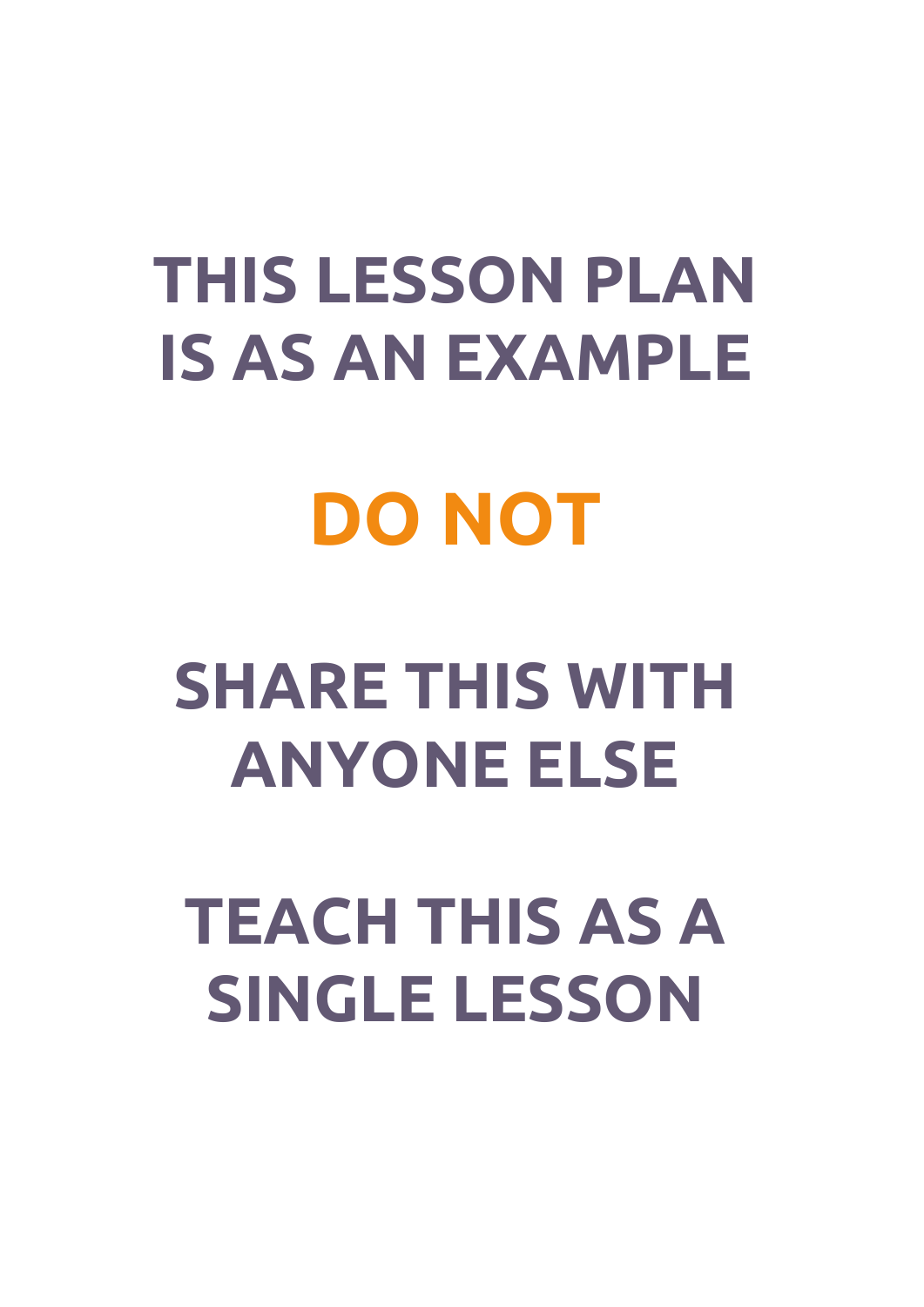# **RESILIENCE SKILLS CURRICULUM LESSON PLANS**



123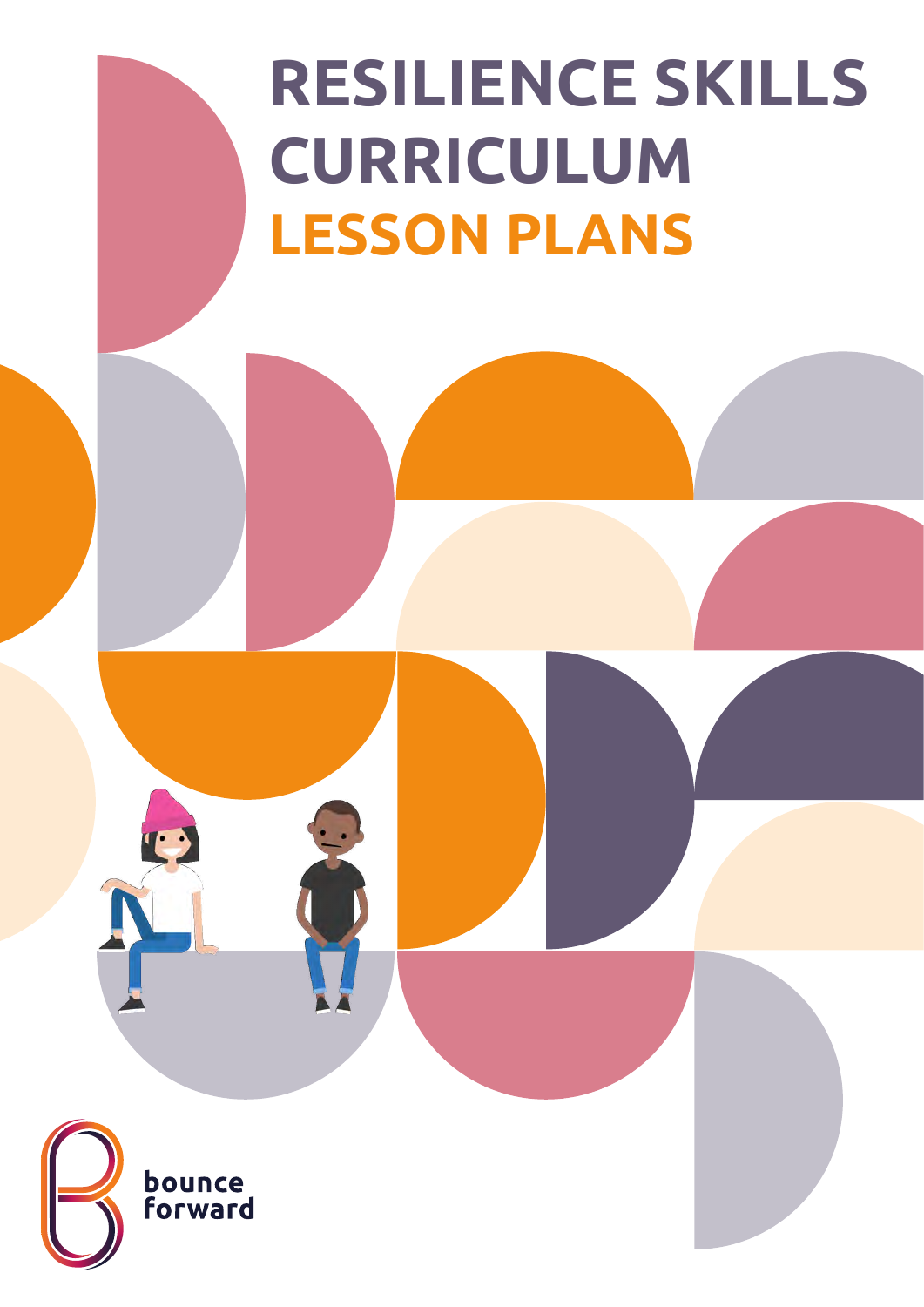## **Introduction**

In the context of this curriculum, resilience means the ability to feel good and function well in everyday life and the capacity to cope, even thrive, when things get tough. It does not mean being happy all the time because real life is much messier than that.

Increasingly, we are concerned about the mental health of young people, and we take the responsibility of preparing young people with skills for life seriously. At Bounce Forward, we know from our research that resilience skills enable young people to improve life satisfaction, general, physical and emotional health. It also helps with better education, attainment and can prevent mental illness. All good reasons to teach resilience as part of a broad curriculum.

This six lessons series is developed from sound research and designed to engage students in learning specific skills in a fun and practical way. The idea is that they will go on a journey of discovery that will help them express themselves and be able to empathise with others.

The lessons are designed to be delivered in order, together and cover the following content:

- Lesson 1: What is resilience and harnessing emotions
- Lesson 2: Connecting the Brain, Emotions and Thoughts
- Lesson 3: Introducing the Gremlins
- Lesson 4: Optimism and Evidence
- Lesson 5: WoBbLe Calming the Catastrophising Gremlin
- Lesson 6: Resilience Planning

Each lesson is timed to 55 minutes. While it is important for lessons to be pacey, it is equally important to notice your students. More may be gained from spending longer on a discussion if you feel that the students are progressing towards the lesson outcomes.

Alongside this guide is a full set of slides and teaching resources. Everything is provided electronically so you can decide what you need to print as part of your planning.

Please note that the videos included within the materials:

- Are, or have been, available to the public or were either published, broadcast, or posted on YouTube
- Are for use within the classroom in educational settings and for education purposes only
- Are only used in the course of instruction and for instructional purposes within an educational setting for educational purposes

It is strictly prohibited for anyone to deliver these lessons without the proper training from Bounce Forward. If you have any questions about the lessons, then feel free to contact us:

#### info@bounceforward.com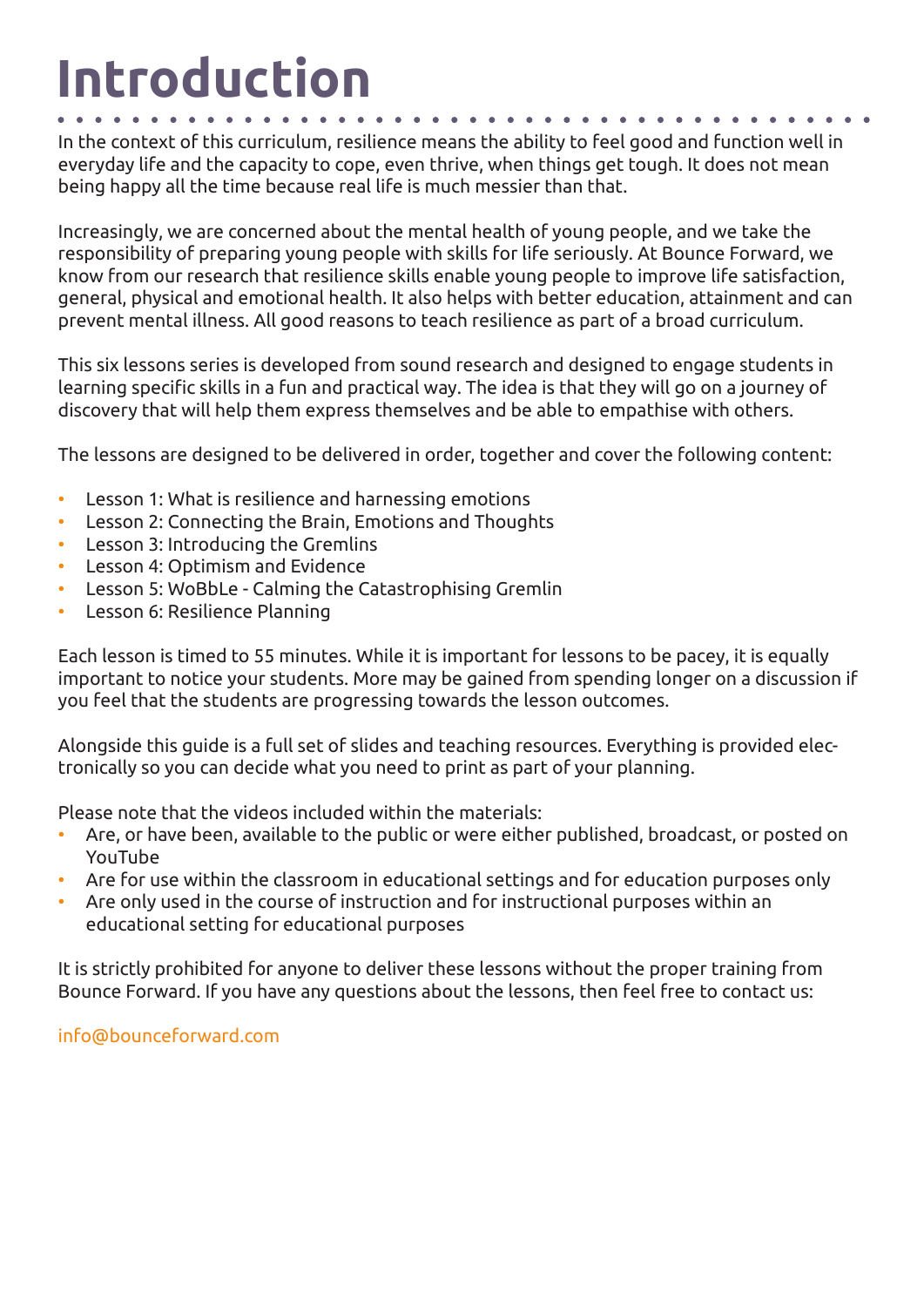## **Contents**

| <b>Teaching &amp; Learning Environment</b> |  |
|--------------------------------------------|--|
| <b>Ground Rule Ideas</b>                   |  |
| <b>Communication Skills</b>                |  |
| <b>Capacities for Resilience</b>           |  |

### **LESSON 1**

| Overview    |  |
|-------------|--|
| Slides 1-11 |  |

. . . . . . . . . .

. . . . . . . . . .

### **LESSON 2**

| Overview                      | 12 |
|-------------------------------|----|
| Slides 2-11                   | 13 |
| <b>Story Time</b>             | 18 |
| <b>ABC Scenarios Handout</b>  | 19 |
| <b>ABC Analysis Worksheet</b> | 20 |

### **LESSON 3**

| Overview                    | 22 |  |
|-----------------------------|----|--|
| Slides 2-16                 | 23 |  |
| <b>Story Time</b>           | 27 |  |
| Find the Gremlins Worksheet | 29 |  |

### **LESSON 4**

| Overview                       | 32 |
|--------------------------------|----|
| Slides 2-12                    | 33 |
| Magnifying Questions Worksheet | 38 |
| <b>Story Time</b>              | 39 |
|                                |    |

## **LESSON 5**

| 42 |  |
|----|--|
| 43 |  |
| 47 |  |
| 48 |  |
| 51 |  |
| 52 |  |
|    |  |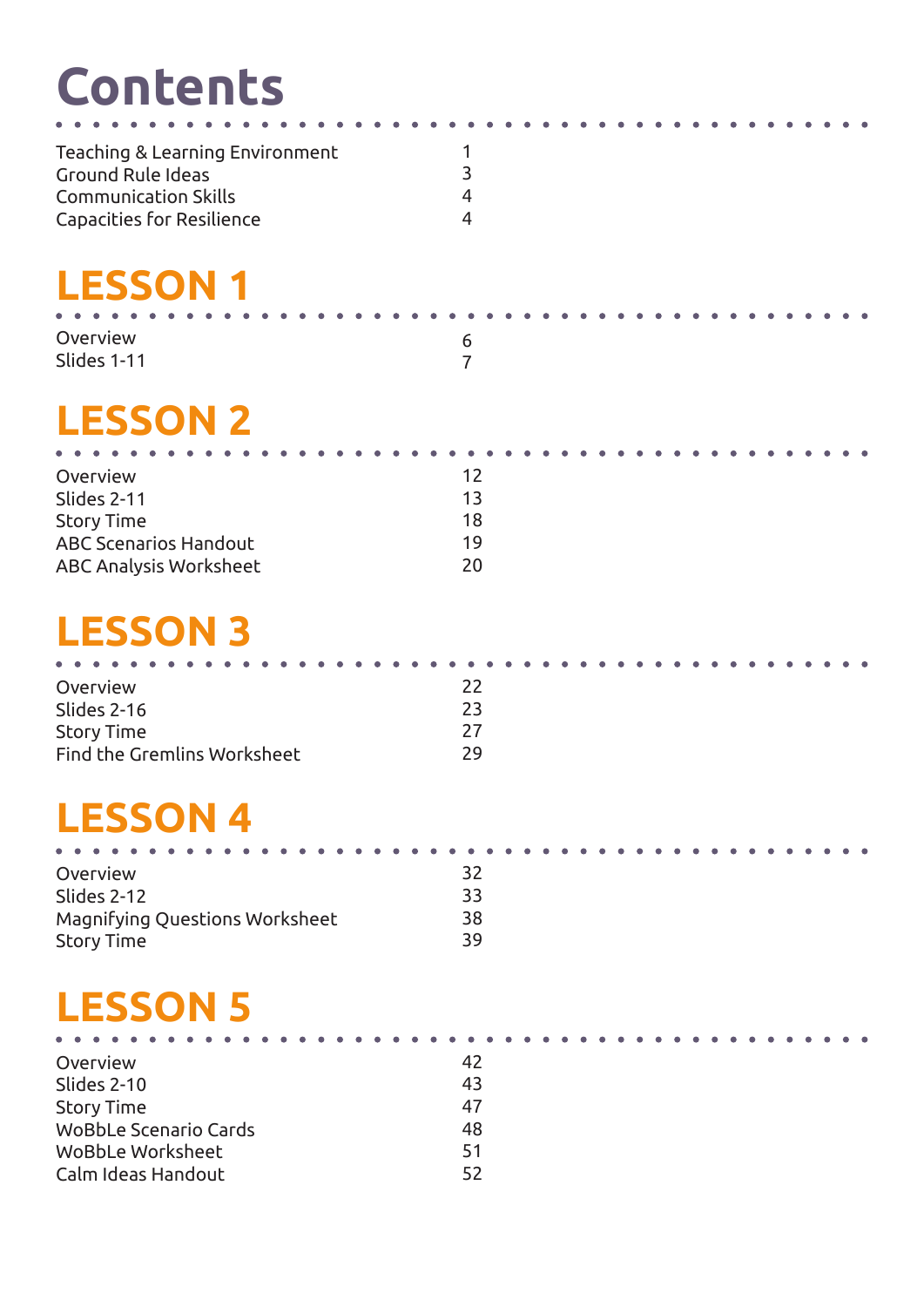## **LESSON 6**

| Overview                                   | 54  |
|--------------------------------------------|-----|
| Slides 2-19                                | 55  |
| <b>Story Time</b>                          | 58  |
| Resilience Review Handout                  | 59  |
| What Have I Learnt About Myself? Worksheet | -62 |

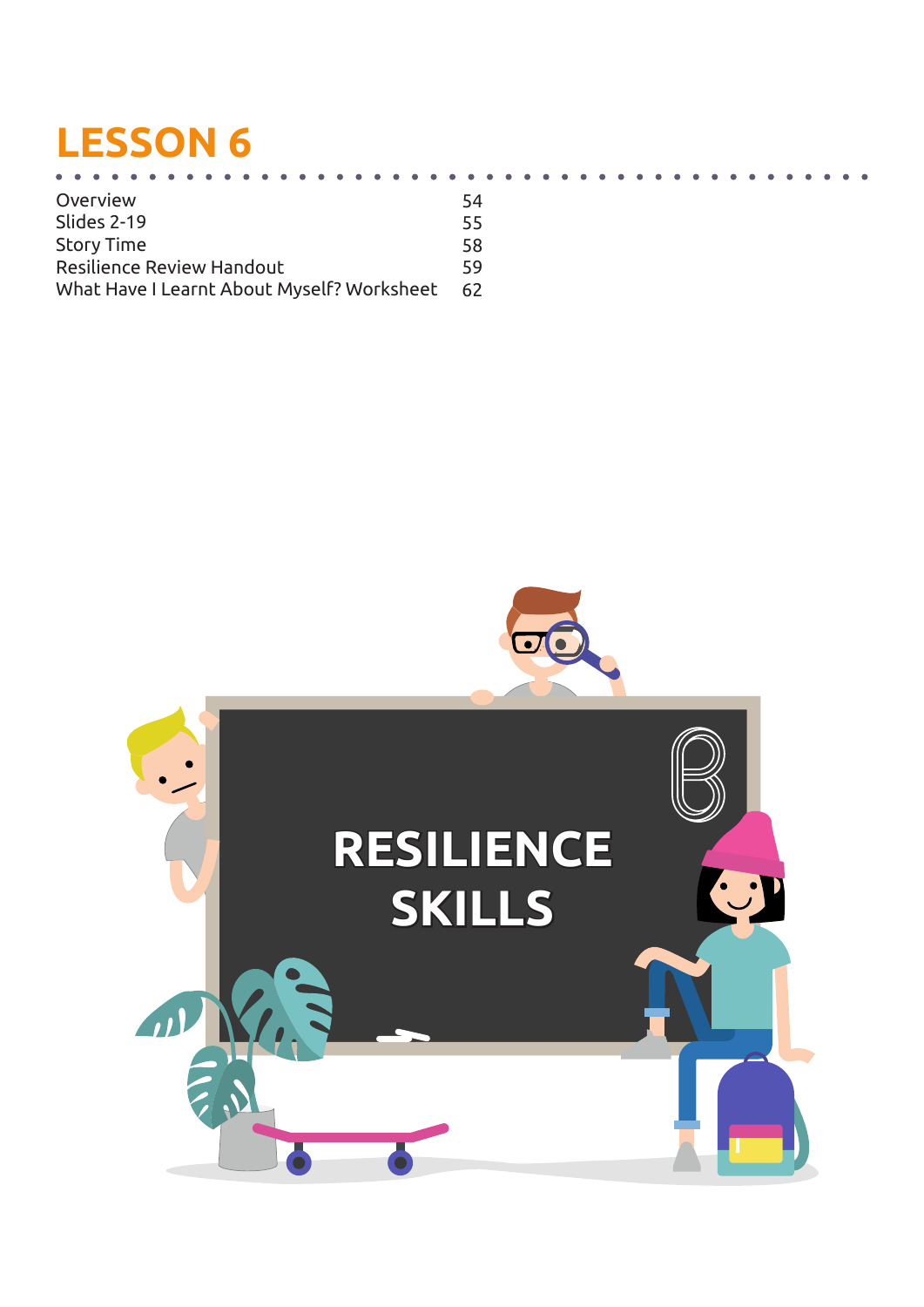## **Teaching & Learning Environment**

You will set up a **Safe Learning Agreement** with the class in the first lesson that will set out the guidelines for how the class will work together. You should follow the school guidelines and use your intuition and judgment, and your role as a teacher should include developing the agreement.

#### **SMALL EVERYDAY BOUNDRIES**

It is essential to create suitable boundaries for class discussions. The lessons have been written to encourage the use of small, everyday situations to learn the skills. You can encourage and model this in the questions you ask and the examples that you choose to share. The lessons are interactive, and there will be many opportunities for you to redirect the conversation. The Safe Learning Agreement can be referred to when the discussion is heading in an unhelpful direction.

#### **MANAGING THE GROUP DYNAMICS**

Each class will be unique. Some students will be quieter than others in the discussions which does not necessarily mean they are not engaged or learning. You will want to check that they are involved in the exercises done in pairs or individually. If you have an unusually quiet class, you can adapt many of the activities to allow for more individual work, but the overall aim is to create connection and discussion. It is essential to recognise that individuals engage with this material in different ways and at different times.

#### **GROUP RESPECT**

The aim is for open, respectful discussion and debate. The class will need time to feel comfortable to express authentic, personal views as they learn and discover together that we can agree to disagree, and that is healthy.

#### **CONFIDENTIALITY**

There should be a shared agreement about confidentiality, ensuring that individuals know the lessons are not able solving individual. Personal problems and no one will be asked to share anything that makes them uncomfortable. It is hoped the learning is shared beyond the class, but that can be achieved without disclosing specific or personal information – also see discussion of problems below. The limits of confidentiality should also be made clear. The class need to recognise where there is concern about the risk to their safety or the safety of others, and then appropriate action will be taken. Please refer to the school Safeguarding and Child Protection Policy for a procedure.

#### **DISCUSSION OF PROBLEMS**

Agree on the type of situations or problems that are appropriate for discussion and the things that are not upfront, is vital to maintain a safe space. The purpose is to build learning, rather than to solve individual problems. The sessions are not therapy or counselling. The best way to learn is to use small everyday difficult situations that are common for the age group, at least to begin with. Using 'real' examples will allow for richer understanding, but always recognising the purpose is on learning, not solving the problem. It would not be appropriate to discuss any severe issues where someone's safety is/or could be compromised. The skills can be applied to more complex situations as an understanding of the skills develop over the lessons, but examples shared in the group should not extend to severe issues. It is essential to be clear how the group might seek support outside of the lessons.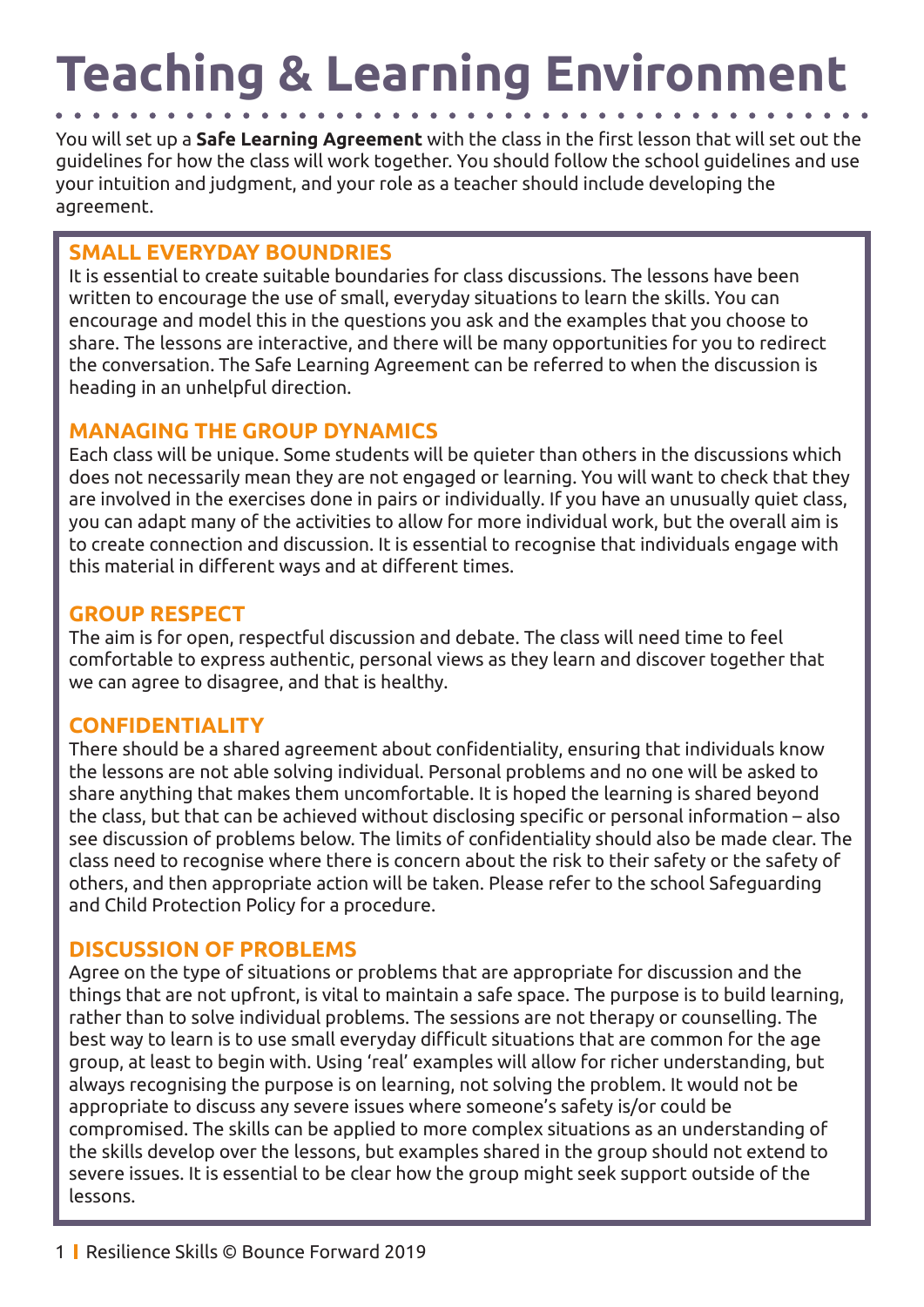#### **STUDENT SELF DISCLOSURE**

Allowing students to be honest and open is critical. As they are learning, guide them to focus on small events from everyday life rather than large or complex situations that will not be appropriate for disclosure in the group. Monitor stories that are shared in the lesson, balancing authentic expressions of their viewpoints and the delicate nature of the material. If a student is disclosing too much, stop the conversation. Explain that you can pick this up one to one with the student later.

#### **TEACHER SELF-DISCLOSURE**

Your full participation in lessons is crucial to build trust. Prepare your personal stories beforehand, avoiding topics that are too emotionally loaded. Your own stories should not cross boundaries, but it is powerful to use your examples where relevant and when it will clarify a concept or demonstrate a skill. When providing feedback, you have the opportunity to model optimism in your responses by acknowledging the positive in a student's contribution. Encourage participation – the content relies heavily on discussions and student participation, so the way that you behave in these lessons will set the tone for an engaged and open conversation.

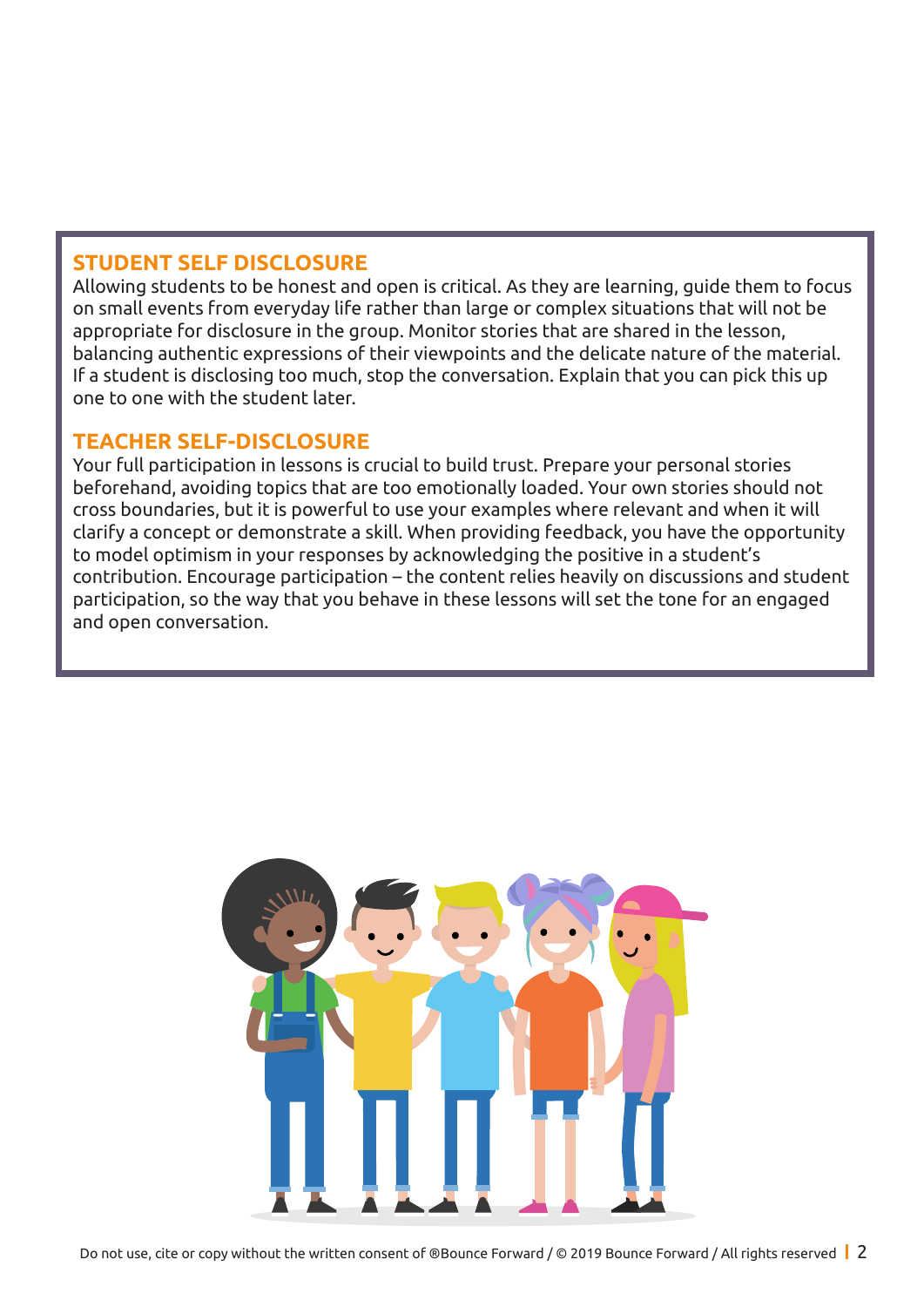## **Ground Rule Ideas**

#### **OPENESS**

We will be open and honest, and as we discuss general situations. We will not put anyone 'on the spot'.

#### **NON-JUDGEMENTAL**

It is okay for us to disagree with another person's point of view, and we will not judge, make fun of, or put anybody down. We can 'challenge the opinion, not the person'.

#### **LISTEN TO OTHERS**

We will listen to the other person's point of view and expect to listen too.

#### **MAKE NO ASSUMPTIONS**

We will not make assumptions about people's values, attitudes, behaviours, life experiences or feelings.

#### **ASK QUESTIONS**

We know that there are no stupid questions. We do not ask questions to try to embarrass anyone else deliberately. There is a question box for anonymous questions.

#### **KEEP CONVERSATIONS IN THE ROOM**

We feel safe discussing general issues in this lesson as we know our teacher will not repeat what is said unless they think we are at risk, in which case, they will follow the school's safeguarding policy.

#### **LANGUAGE**

We will use the correct terms for the things we will be discussing rather than the slang terms, as they can be offensive. If we are not sure what the correct term is we will ask our teacher.

#### **SEEK HELP & ADVICE**

If we need further help or advice, we know how and where to seek it confidentially, both in school and in the community. We will encourage friends to seek help if we think they need it.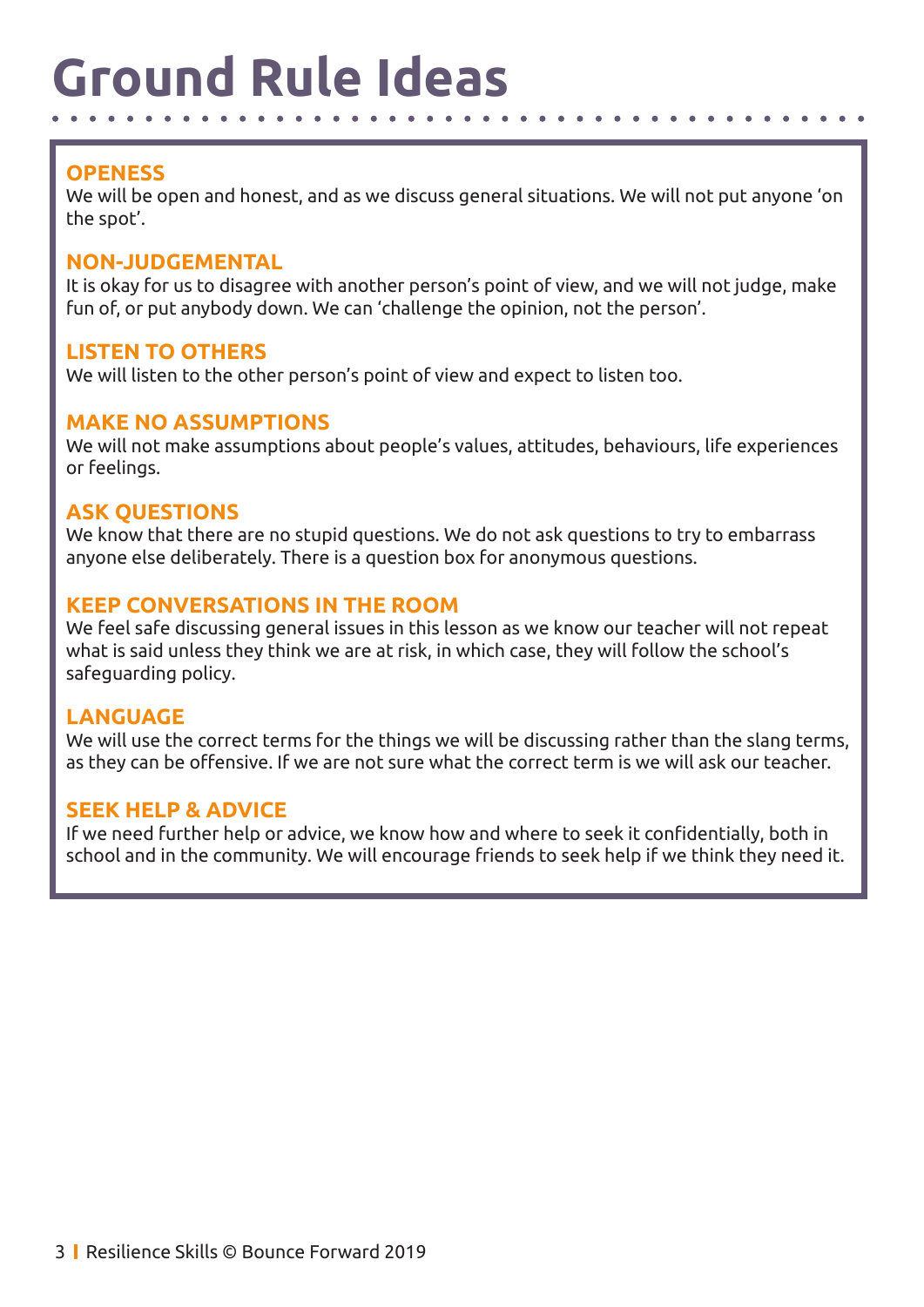## **Reinforce These**

Communication skills and the capacities for resilience are implicit throughout and explicitly referred to in some lessons. Please use opportunities to reinforce these with students within each lesson.



## **Capacities for Resilience**

#### **SELF-AWARENESS & COMPASSION**

Understanding of self in the context of others. Being kind and having compassion for self and others.

#### **FLEXIBLE & REALISTIC THINKING**

Open and curious to try different ideas, looking for evidence for different ways of doing things.

#### **HUMAN CONNECTION**

Connected to others, listening, looking at things from different perspectives, empathy, willing to reach out.

#### **SELF REGULATION**

Understanding the impact and range of emotions on self and others. Impulse control, calm and focused.

#### **HOPE & OPTIMISM**

The belief that the realistic goal can be met, thinking optimistically, focused and upbeat.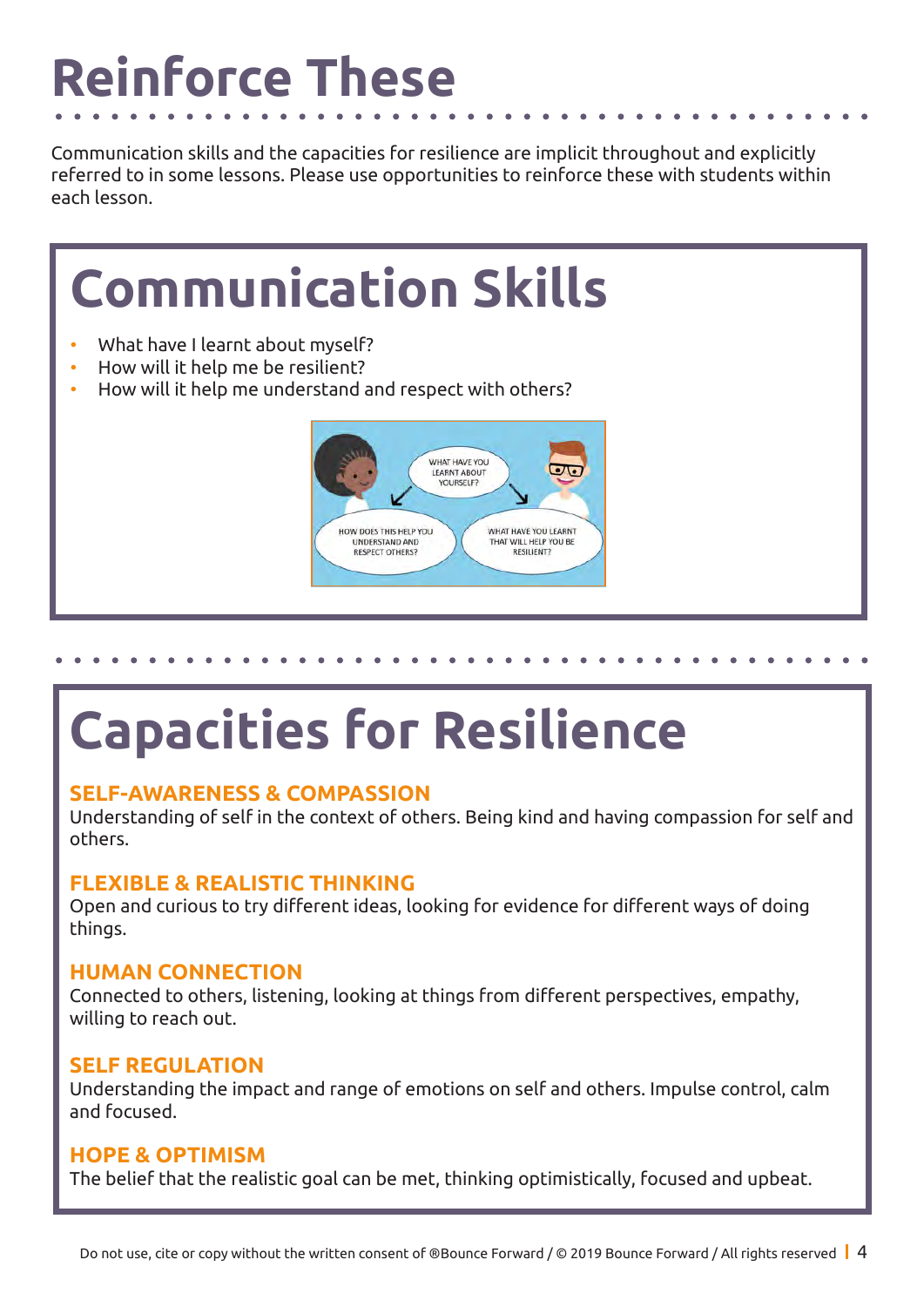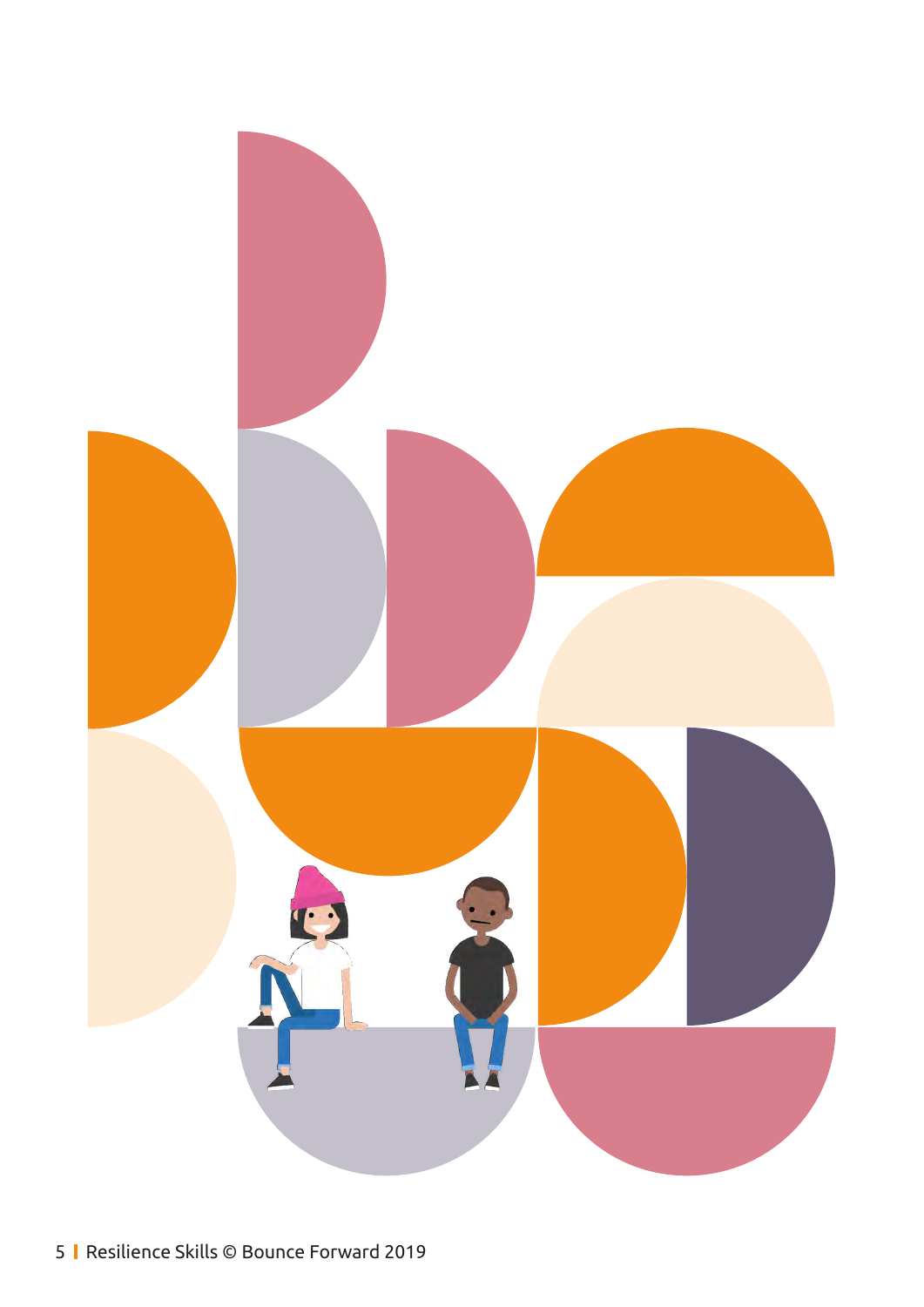## **Lesson 1**

### **LEARNING OUTCOMES**

- Understand that life is a journey with challenges (big and small) and it is our resilience that helps us overcome these
- Discover that emotions can be helpful and unhelpful, and we can learn to regulate them
- Know we ALL have resilience

### **OUTLINE**

- Introduction to resilience
- Environment for the lesson safe space
- Why resilience is essential to navigating the journey of life
- Activity building a tower in teams
- An opportunity for students to use 'resilience skills'
- The role of emotions in resilience

### **RESOURCES**

- Materials to build a tower in groups
- You can use three packets of spaghetti and six packets of marshmallows (based on six groups of 5)
- Alternatively, and you can use pipe cleaners and blue tac or something similar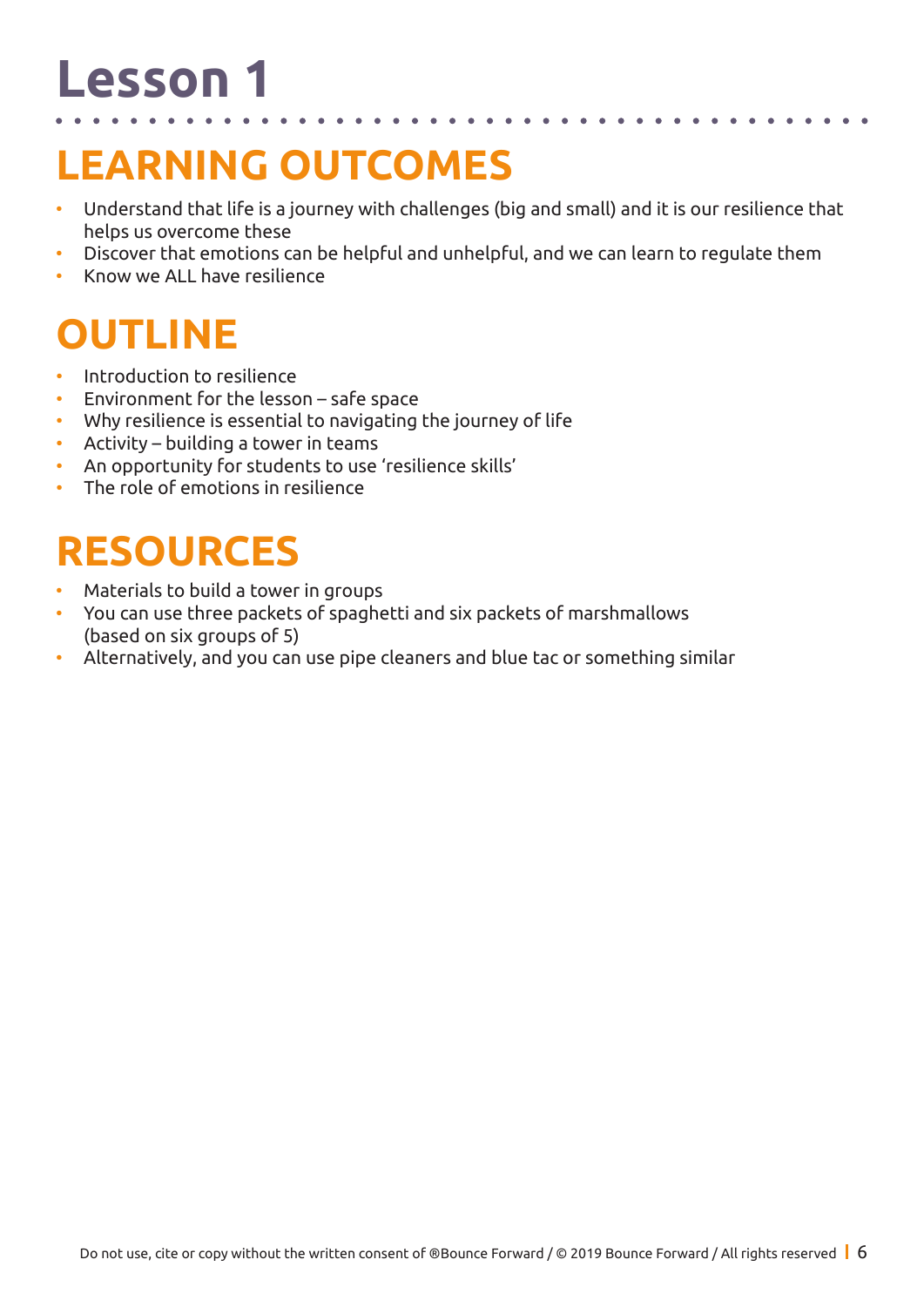

1. There are life skills that can be learnt to help manage everyday obstacles and to help make the most of opportunities. We call them resilience skills. Explain that these lessons are about exploring the skills to achieve the best outcome in any situation.



- 1. In pairs, ask students to discuss briefly, what the life journey image means to them.
- 2. Then **animate the slide** and explain that everyday life is not easy; there are many obstacles to overcome. The way we navigate these decides our outcome.
- 3. Ask students to briefly discuss what skills might help them on their journey through life.

SAFE



- 1. To get the most from these lessons, it is important to be kind to each other in all discussions. We can do this by creating a Safe Learning Agreement.
- 2. Capture the ideas under the heading **Safe Learning Agreement** using the guidance provided on **page 1**. Encourage contribution from the whole class. Check that everyone agrees and knows that this will be the reference point for all lessons.



1. Each lesson in the programme is a journey of discovery for students to learn something useful to use daily. The lessons will all end with skills to practise.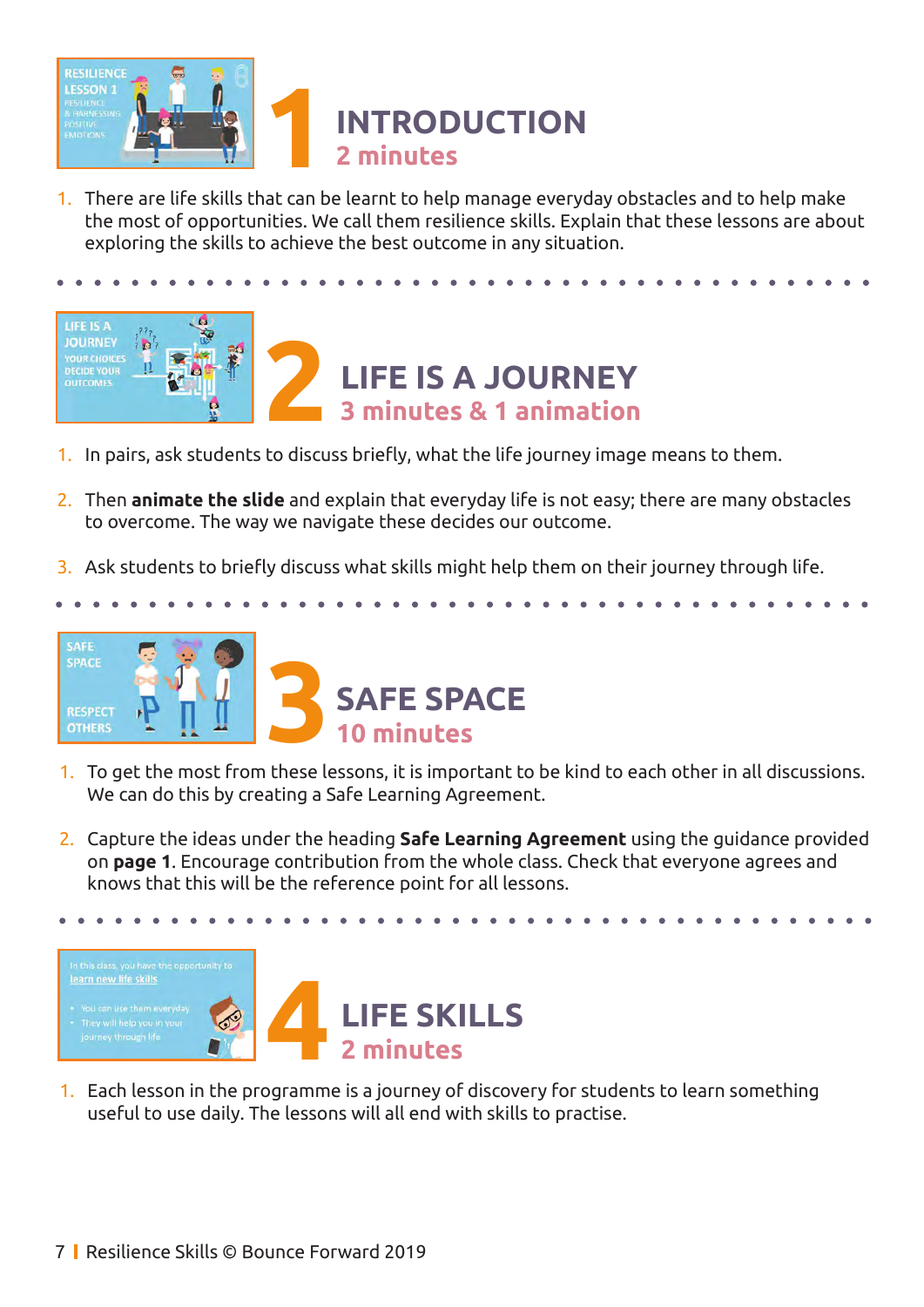

- 1. This exercise is like life, a challenge to try and complete.
- 2. In groups challenge the students to create the tallest tower possible out of [spaghetti & marshmallows] provided.
- 3. During the activity, circulate between the groups and make notes of their behaviour. Look specifically for examples of resilient behaviours, such as working together, sharing ideas,
- 4. trying different ways, failing and trying again. Have they already got some of the skills that they will be learning?



- 1. De-brief the activity in groups using the questions on the slide.
- 2. During the discussion, look for opportunities to develop their points relating to the **resilience capacities** on **page 4** that they will be learning.

**5 minutes**

- 3. Explore whether the students think they used resilience in the activity and how they would describe resilience. What is it?
- 4. Read out the examples of resilience you noted down during the activity.

For example:

- Human connection = working together and listening to each other's ideas.
- Self-regulation = being calm as they considered different ways of doing things.
- Hope and optimism = being optimistic about the result.
- Flexible and realistic thinking = trying different ways, starting again.



- 1. Ask who they think is best at the building activity and why.
- **2. Animate the slide** to reveal that students are the best builders, this is because students are naturally curious, open-minded, try different ways, enjoy and have fun with the task.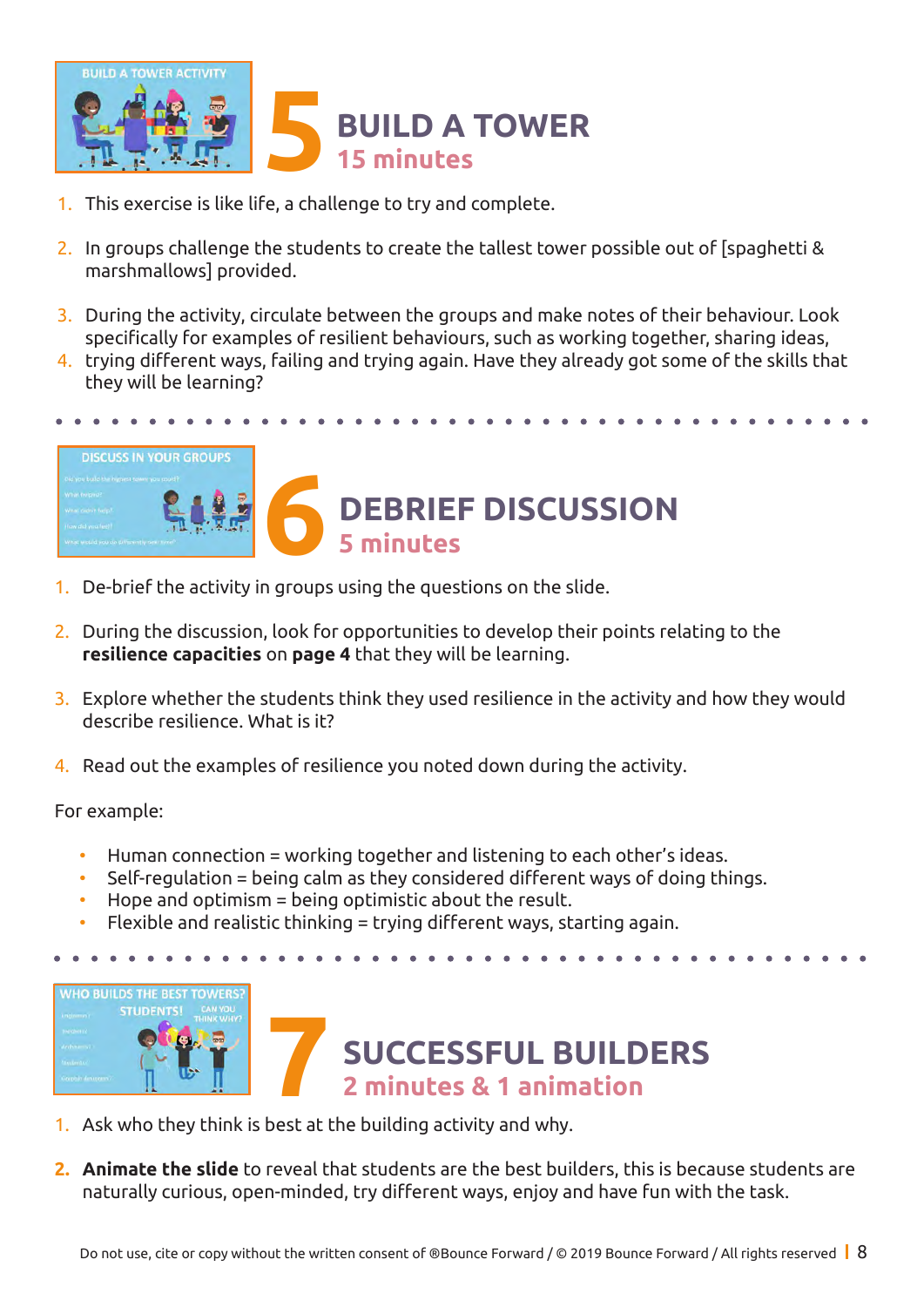

- 1. Extend the discussions from the activity to explore emotions.
- 2. We are all feeling things. There will have been different emotions experienced during the activity. Excited, worry, embarrassed, bored. We experience things differently, which is part of what makes us unique.
- 3. Animate the slide Ask the students in pairs to identify the emotions on the slides as they appear on the screen. Do this slowly to allow time for a brief discussion with a partner.
- 4. We have different ideas about the emotional expressions that we think we see. We try and read people, but the truth is that we do not know what other people are feeling. Ask them if they can see any potential issues with this.
- 5. Summarise the discussion with the importance of not jumping to conclusions. We express emotions in different ways. One happy or worried might look very different from another. Explain that it is better to ask how someone is feeling, rather than to guess or judge.



- 1. Discuss with the students that not only is there a range of different emotions; there are also different strengths of emotions.
- 2. We can learn to control the strength of emotions just like we can control the volume of music that we listen too.
- 3. Turn the volume as high as possible and click play.

**Note**: You might want to warn the teacher in the class next door before the lesson!

4. Extremely high-volume music can be uncomfortable, and so are high volume emotions. Anger at a lower strength can be useful, but when it is out of control, it can be uncomfortable for the people around us and us. It is also very difficult to be resilient and make good choices when we are in a furious outburst. (More on emotions next lesson).